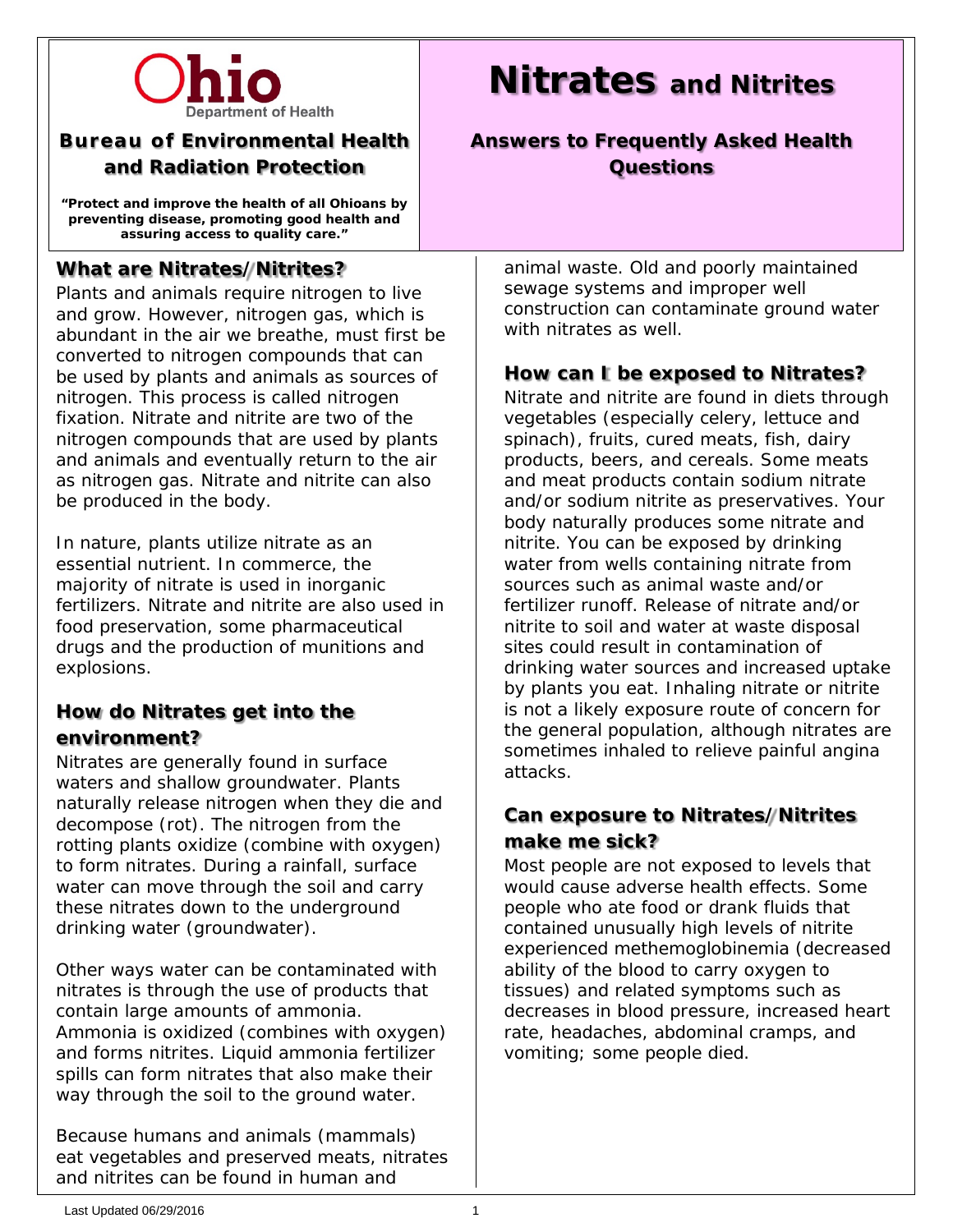#### **How can nitrate and nitrite affect children?**

Children can experience the same effects as adults from overexposure to nitrate or nitrite.

Young children (<6 months of age) appeared to be particularly sensitive to the effects of nitrite on hemoglobin after consuming formula prepared with drinking water that contained nitrate at levels higher than recommended limits; some of these infants died.

# **Do nitrates/nitrites cause cancer?**

There is limited evidence that nitrite may cause some cancers of the gastrointestinal tract in humans and mice.

The International Agency for Research on Cancer (IARC) noted that the presence of nitrite and some types of amines or amides in the acid environment of the stomach may result in the production of some cancercausing N-nitroso compounds; under these conditions, IARC determined that ingested nitrate and nitrite is probably carcinogenic to humans. The EPA has not classified nitrate or nitrite for carcinogenicity.

# **Is there a medical test to show whether I have been exposed to nitrates/nitrites?**

Methods are available to detect nitrate and nitrite in plasma and urine; however, these are usually not available at a doctor's office and are not clinically useful.

Routine blood tests are available to detect the medical condition, methemoglobinemia. However, these tests cannot tell whether the high methemoglobin levels were caused by nitrate and nitrite or by some other substance or disease.

# **Has the federal government made recommendations to protect human health?**

The U.S. EPA MCL (maximum contaminate level) requires the amount of nitrates in drinking water be less than 10 ppm (parts

per million). The public drinking water supplies are tested quarterly and the water is treated to remove impurities. Ohio Administrative Code (OAC) Chapter 3701- 28-04 established a nitrate standard for private water systems in Ohio of 10 ppm. All new and altered wells are pre-screened and tested for the presence of nitrates (since 2000). Your local health district can assist with nitrate testing.

## **Who is at risk to Nitrate/Nitrite exposure?**

The persons most at risk to exposure to nitrates/nitrites are infants less than sixmonths old who are fed formula made with nitrate-contaminated water at levels above the U.S. Environmental Protection Agency's (EPA) safe drinking water standards of 10ppm (10 parts per million). **Note: "ppm" is a unit of measurement. An example of 10 parts per million would be having ten beans in a pile of one million beans.**

Infants are more sensitive to nitrates because they take in more water for their body weight. Also, infants' blood contains a form of hemoglobin, fetal hemoglobin, which is more easily changed into methemoglobin than is adults' hemoglobin. In addition, infants' digestive systems have a higher pH, which increase the changing of nitrates into nitrites.

Pregnant women may be more sensitive to nitrates because their blood contains higher levels of methemoglobin. They may be especially sensitive at the 30<sup>th</sup> week of pregnancy. When nursing mothers consume water that contains nitrate, the amount of nitrate in breast milk may increase. It is recommended that nursing women avoid drinking water that contains nitrate levels more than 10 milligrams per liter of nitrate.